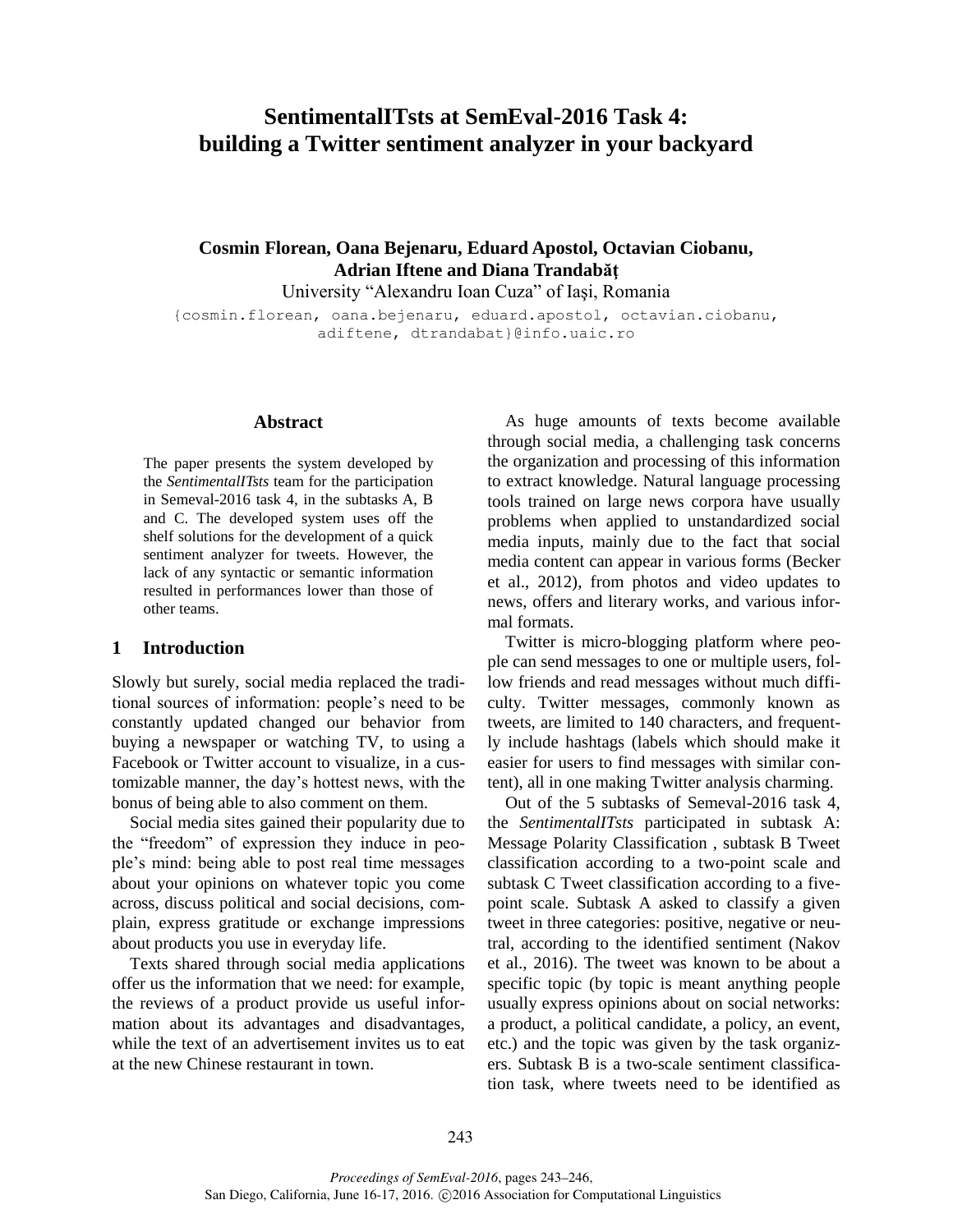positive or negative. Subtask C is a refinement of the previous subtasks, demanding a five-point scale: very positive, positive, neutral, negative, very negative. A five-point scale is now ubiquitous in the corporate world where human ratings are involved; e.g., Amazon, TripAdvisor, Yelp, and many others, all use a five-point scale for their reviews.

The remaining of this paper is structured as follow: Section 2 provided an overview of the state of the art applications the team has considered for sentiment analysis of social media, Section 3 presents the method used by the *SentimentalITsts* to develop their own sentiment analyzer, Section 4 offers some not official results used in analyzing the system's performance, before the final section drawing conclusions and further directions.

## **2 State of the art**

Specific processing tools (such as POS taggers or anaphora resolution systems), score a higher performance if used on the same text type as the ones they were trained on. In other words, we will have better results if using a POS tagger trained on news corpora to analyze news texts, rather than speech transcripts.

Thus, the short dimension of tweets and their creative informal spelling have raised a new set of challenges to the natural language processing field. How to handle such challenges so as to automatically mine and understand the opinions and sentiments that people are communicating has been the subject of several research (Jansen et al., 2009; Barbosa and Feng, 2010; Bifet and Frank, 2010; Davidov et al., 2010; O'Connor et al., 2010; Pak and Paroubek, 2010; Tumasjen et al., 2010; Kouloumpis et al., 2011; Russell 2013; Pang et el., 2002).

A list of functional applications developed until now on Sentiment Analysis and API's that have a great success over the internet is presented below:

Sentiment $140<sup>1</sup>$  (formerly known as "Twitter Sentiment") allows the discovery of the sentiment associated to a brand, product, or topic on Twitter. The API (Go et al., 2009) uses a maximum entropy classifier, trained on a set of automatically extract-

 $\overline{a}$ 

ed tweets. The training corpus of 1.600.000 tweets is created relying on the use of emoticons (tweets with happy smileys suggest a positive contents, while tweets with sad/anger smileys refer to negative contents). The API lets users classify tweets and integrate sentiment analysis functionality into their own websites or applications, using RESTful calls and responses formatted in JSON.

Werfamous<sup>2</sup> is another webservice offering a sentiment search ability for a user selected term.

Sentiment Analysis with Python NLTK Text Classification*:* It can classify the text introduced on one of three groups: positive, negative or neutral. Using hierarchical classification neutrality is determined first, and sentiment polarity is determined second, but only if the text is not neutral. The NLTK Trainer is used to train classifiers for the sentiments based on twitter sentiment or movie reviews. NLTK<sup>3</sup> (Bird et al., 2009) is a leading platform for building Python programs to work with human language data. It provides easy-to-use interfaces to over 50 corpora and lexical resources such as WordNet, along with a suite of text processing libraries for classification, tokenization, stemming, tagging, parsing, and semantic reasoning, etc.

DatumBox $4$ : an OpenSource API that allows users to access the web services offered by DatumBox. This services include Sentiment Analysis on any post using a 3 point scale considering that the topic of the post is given.

AlchemyAPI $^{\overline{5}}$  (Turian, 2013) launched in 2009, is a company that uses machine learning (specifically deep learning) to do natural language processing (specifically semantic text analysis including sentiment analysis) and computer vision (face detection and recognition) for its clients both over the cloud and on-premises.

LexAlytics<sup>6</sup> is a web platform for media monitoring, offering nice visualization tools and powerful document processing capabilities.

For the Semeval-2016 participation, the *SentimentalITsts* team has used a self-trained Naive

 $\overline{a}$ 

l

<sup>&</sup>lt;sup>1</sup> http://help.sentiment140.com/home

<sup>2</sup> http://werfamous.com/

<sup>3</sup> http://www.nltk.org/

<sup>4</sup> http://www.datumbox.com/

<sup>5</sup> http://www.alchemyapi.com/

<sup>6</sup> https://www.lexalytics.com/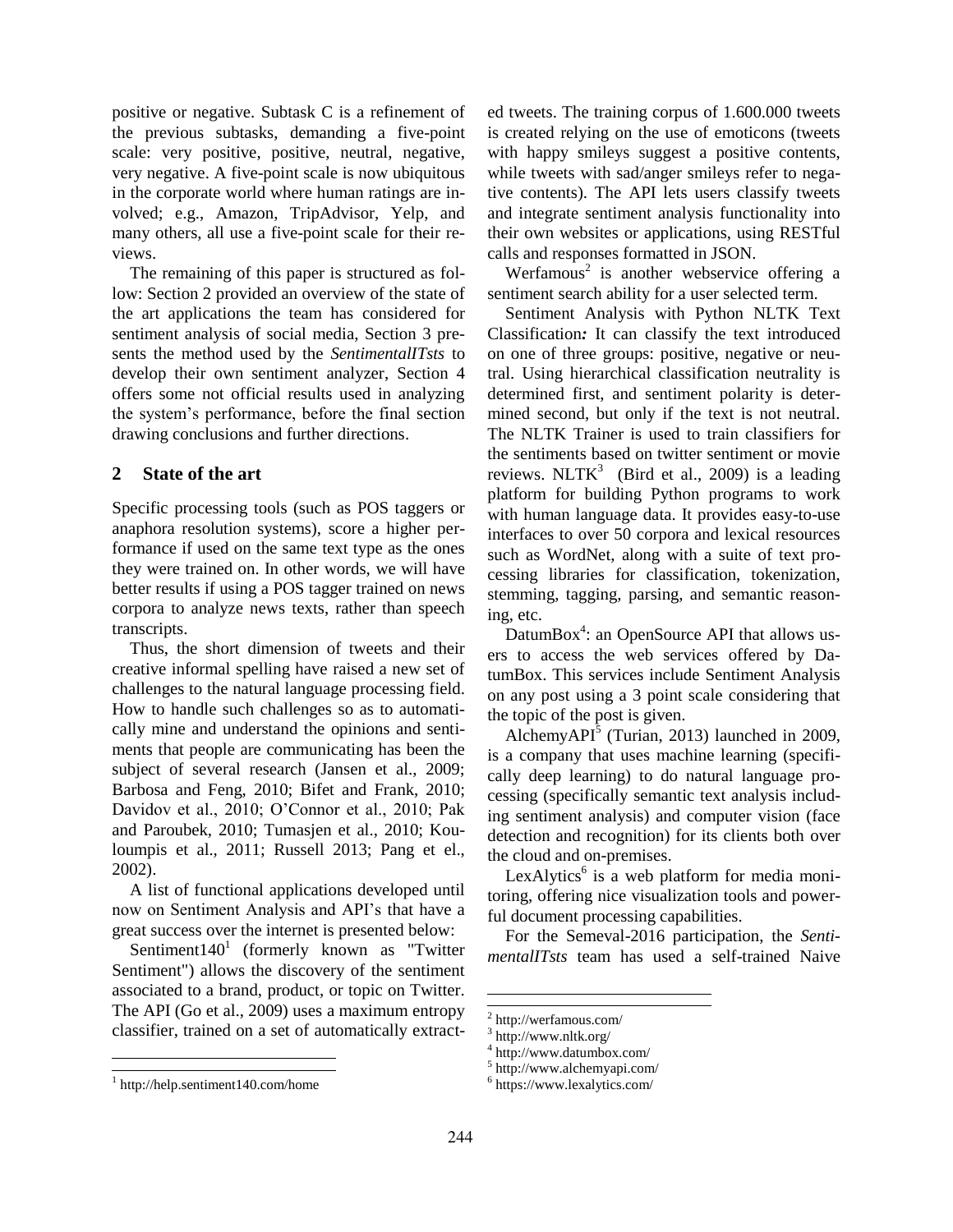Bayes classifiers, combined with the existing Alchemy-API for the cases where the classifier's output score was below an empirically established threshold.

### **3 Architecture**

Building a Social Media Monitoring tool requires at least 2 modules: one that evaluates how many people are influenced by the campaign and one that finds out what people think about the brand.

For the second tool, being able to evaluate the opinion of the users is not a trivial matter. Evaluating their opinions requires performing Sentiment Analysis, which is the task of automatically identifying the polarity, the subjectivity and the emotional states of a particular document or sentence. It requires Machine Learning and Natural Language Processing techniques.

The reminder of this section will present a short description of the classes and objects used for the development of the three systems which participated in SemEval subtasks A, B and C. The architecture for the three systems was similar, the main difference being the way Naïve Bayes classifiers were trained: for 2, 3 or 5 classes, respectively. The training instances were obtained from the train and development corpora offered by the organizers of the SemEval-2016 task, and the internal evaluation was performed on the test development data.

#### - NaiveBayes Class

○ main part of the Text Classifier

○ implements methods such as train() and predict() that are responsible for training a classifier and using it for predictions

○ use external methods to preprocess and tokenize the document before training

#### - NaiveBayesKnowledgeBase Object

○ output of training which stores all the necessary information and probabilities used by the classifier

#### - Document Object

○ training and prediction texts in the implementation are internally stored as Document Objects

○ stores all the tokens of the document, their statistics and target classification of the document

- FeatureStats Object

○ stores several statistics that are generated during the Feature Extraction phase.

#### - FeatureExtraction Class

○ calculates internally several of the statistics that are actually required by the classification algorithm in the later stage, and all these stats are cached and returned in a FeatureStats Object to avoid their recalculation.

#### - TextTokenizer Class

○ simple text tokenization class, responsible for preprocessing: cleaning and tokenizing the original texts, removing special symbols, identifying and annotating hashtags and smileys, standardizing word with repeated letters, and converting them into Document objects.

Similar to (Go et al, 2009 and Pang et al., 2002), the Naïve Bayes classifiers were trained using the following features: tokenized unigrams, emoticons, hashtags.

#### **4 Non-official error analysis**

In order to check the system's weakness and straightness, an internal evaluation was performed before the official evaluation, for each substask.

When analyzing the errors found in the classification for subtask A (Fig.1), one can easily note that the system is positive-biased, i.e. it gave too many positive answers. Thus, out of the 29% of negative instances wrongly classified, 77% were classified as positive, while 23 as neutral. Similarly, for the neutral instances in gold which were misclassified, 89% were identified as positive, and 11% as negative.



**Figure 1**. Internal evaluation for three-point scale error cases